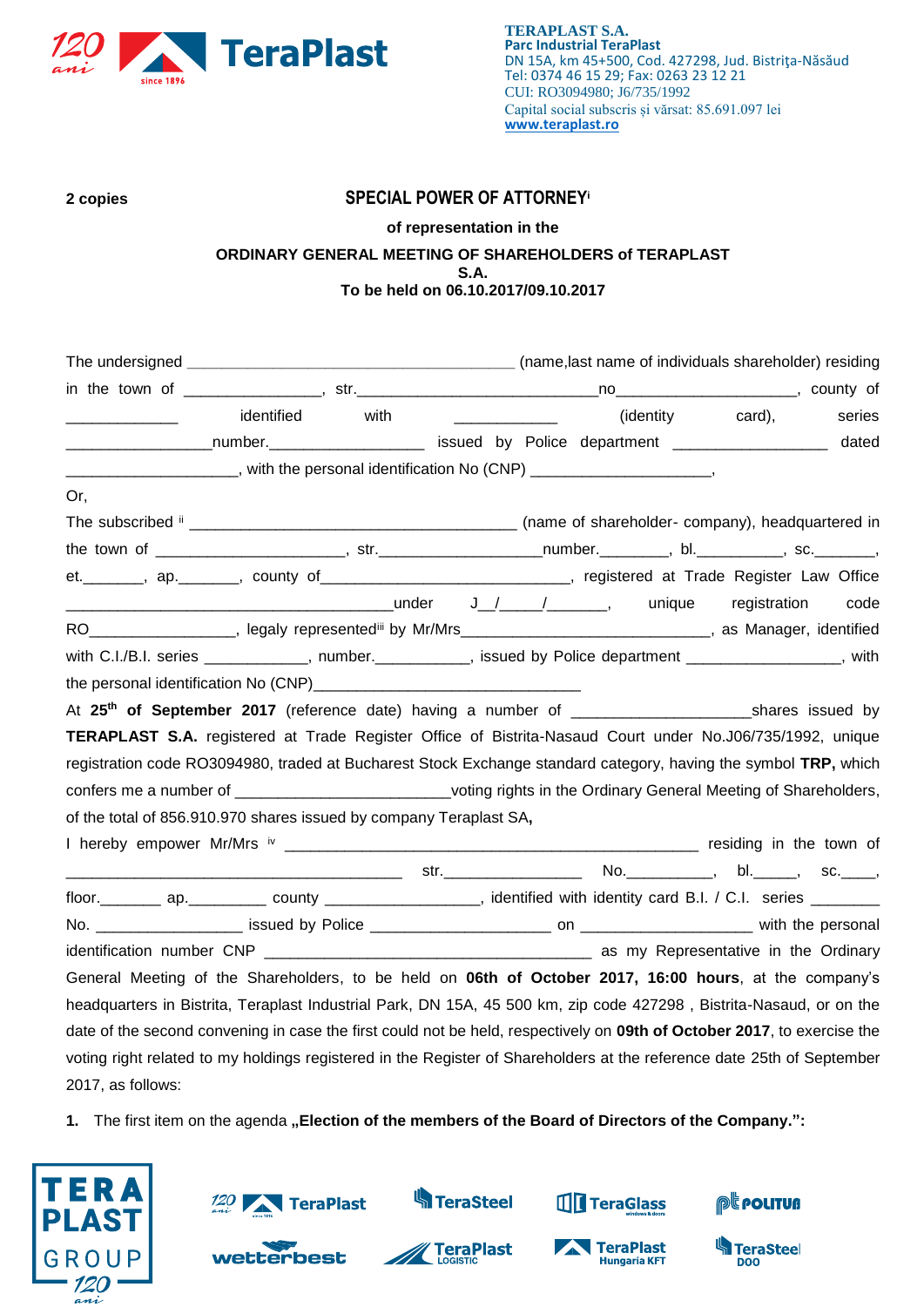

### **1.1.Proposing Mr. Dorel Goia**

| For | <b>Against</b> | <b>Abstaining</b> |
|-----|----------------|-------------------|
|     |                |                   |

**1.2.Proposing RSL CAPITAL ADVISORS S.R.L., represented by Mr. Razvan Stefan Lefter**

| 'or | <b>Against</b> | Abstaining |
|-----|----------------|------------|
|     |                |            |

#### **1.3.Proposing Mrs. Magda-Eugenia Palfi-Ţîrău**

| $ -$ | <b>Against</b> | Abstaining |
|------|----------------|------------|
|      |                |            |

#### **1.4.Proposing Mrs. Carmen Mirela Pop**

| ωr<br>υı | <b>Against</b> | Abstaining |
|----------|----------------|------------|
|          |                |            |

#### **1.5.Proposing Mr. Sorin Olaru**

| Ξor | <b>Against</b> | Abstaining |
|-----|----------------|------------|
|     |                |            |

2. The second item on the agenda: " Establishing the validity of the mandate of the Board members, **starting from the date of adoption of the decision by OGMS. The Board of Directors proposes that mandate length will be 1(one) year. "**

| or | <b>Against</b> | Abstaining |
|----|----------------|------------|
|    |                |            |

**3.** The third item on the agenda: "**Empowering Mr. Dorel Goia and Mrs. Magda-Eugenia Palfi-Tirau to negotiate managers' contracts of mandate and to sign them, either of the two, in the name and on behalf of the Company. "**

| or | <b>Against</b> | <b>Abstaining</b> |
|----|----------------|-------------------|
|    |                |                   |

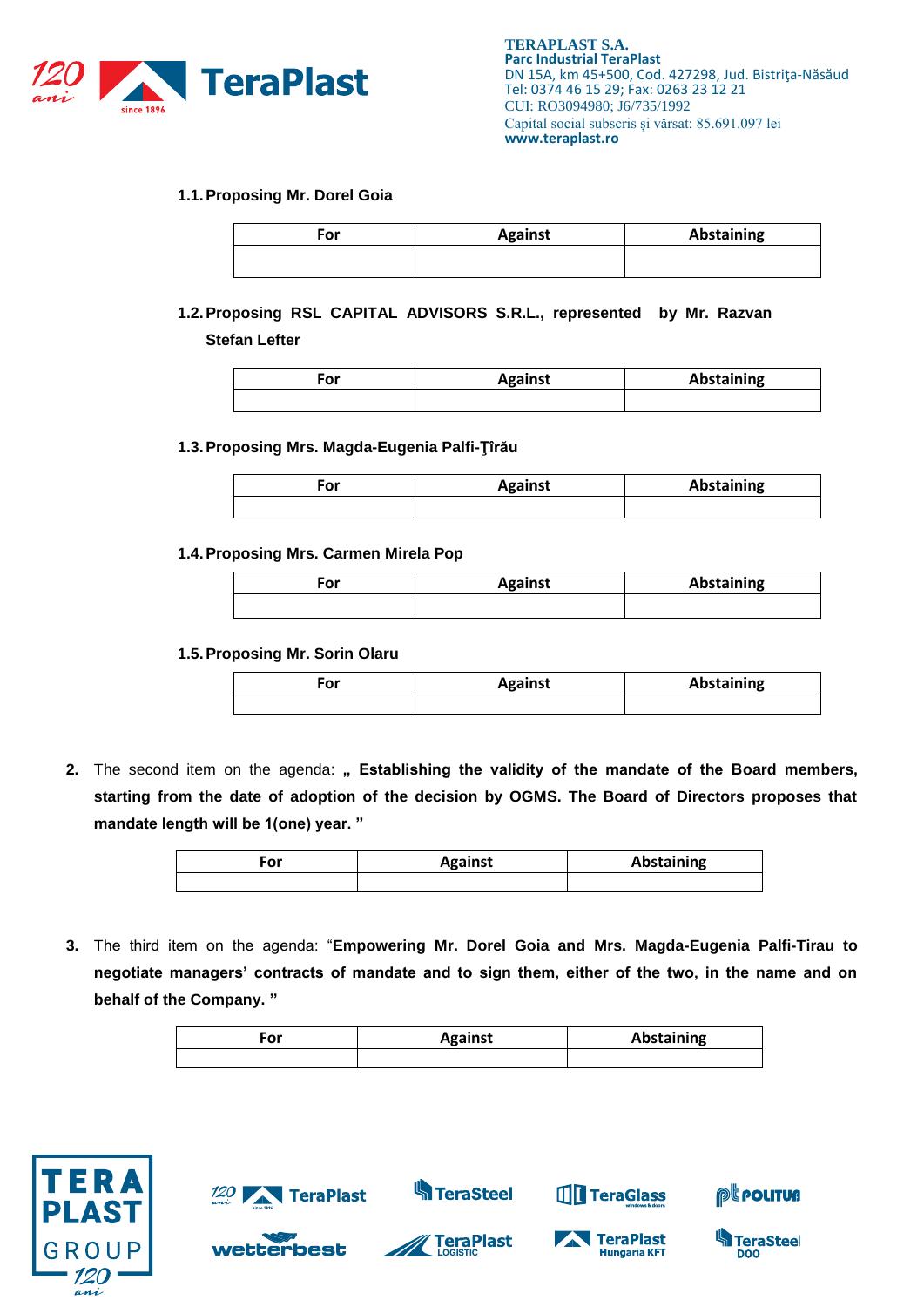

4. The fourth item on the agenda: "**Establishing the registration date which serves to identify the shareholders who will be affected by the decisions adopted by the General Ordinary Meeting of Shareholders. The date proposed by the Board of Directors is October 26th 2017**."

| n.<br>וט | <b>Against</b> | Abstaining |
|----------|----------------|------------|
|          |                |            |

5. The fifth item on the agenda: "Approval of the date October 25th 2017 as "ex-date", respectively the date **previous to the registration date when the financial instruments, subject of the decision of the corporate bodies, are transacted without the rights resulting from such decision, pursuant to art. 2 letter f) of Regulation No. 6/2009 regarding the exercise of certain rights of the shareholders within the general assemblies of the trading companies, amended and completed by Regulation no. 13/2014 regarding the amendment and completion of certain regulations issued by the Security National Board (herein referred to as NSC Regulation No. 6/2009)."**

| ∙or | <b>Against</b> | Abstaining |
|-----|----------------|------------|
|     |                |            |

6. The sixth item on the agenda: "**Empowering the Chairman of the Board of Directors to sign for and on behalf of all shareholders present at the assembly, the Decision of O.G.M.S**.":

| ∙or | <b>Against</b> | Abstention |
|-----|----------------|------------|
|     |                |            |

**7.** The seventh item on the agenda: "**Empowering the legal adviser, Mrs. Diana Octavia Bretfelean, identified by ID series X.B. no. 515915, to accomplish all formalities regarding registration of the Decision of O.G.M.S. at the Trade Register of Bistrita-Nasaud Law Court and to publish such decision in the Official Gazette of Romania, Part 4."**

| σr<br>יש | <b>Against</b> | Abstention |
|----------|----------------|------------|
|          |                |            |

## **I hereby attach a copy of the ID <sup>v</sup> /register certificate <sup>vi</sup>.**

**TeraPlast** 

wetterbest

The undersigned I hereby give discretionary voting power to the above appointed representative, for the problems which have not been identified and included on the agenda until the present, in accordance with the legal provisions in force

This special power of attorney contains information in accordance with Law 24/2017 on the issuers of financial instruments and market operations, the NSC Regulation no. 1/2006, amended by the NSC Regulation no. 31/2006, as





**Sand TeraSteel** 



**THE TeraGlass** 



®<mark>t polituß</mark>